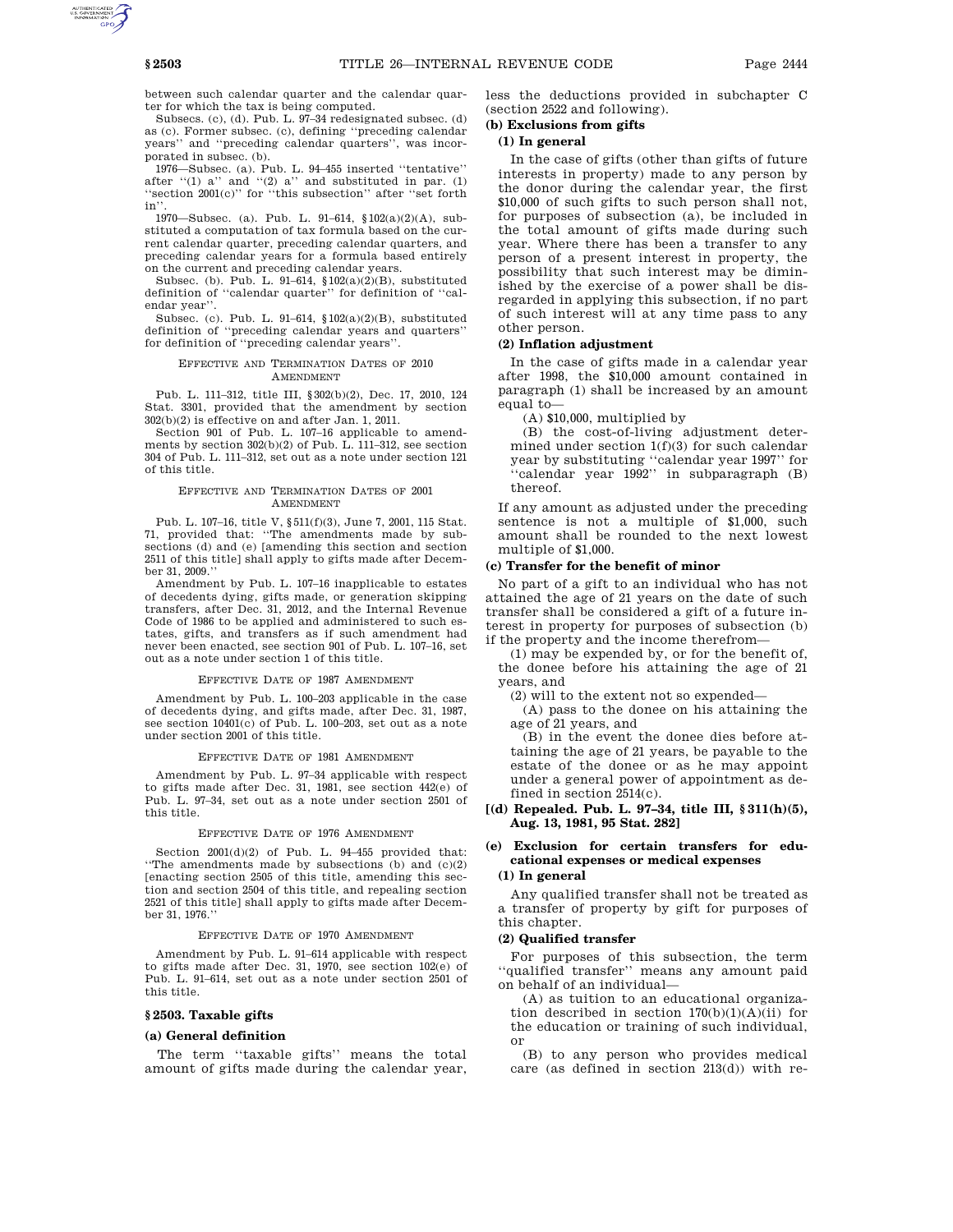spect to such individual as payment for such medical care.

### **(f) Waiver of certain pension rights**

If any individual waives, before the death of a participant, any survivor benefit, or right to such benefit, under section 401(a)(11) or 417, such waiver shall not be treated as a transfer of property by gift for purposes of this chapter.

#### **(g) Treatment of certain loans of artworks**

### **(1) In general**

For purposes of this subtitle, any loan of a qualified work of art shall not be treated as a transfer (and the value of such qualified work of art shall be determined as if such loan had not been made) if—

(A) such loan is to an organization described in section 501(c)(3) and exempt from tax under section 501(c) (other than a private foundation), and

(B) the use of such work by such organization is related to the purpose or function constituting the basis for its exemption under section 501.

### **(2) Definitions**

For purposes of this section—

### **(A) Qualified work of art**

The term ''qualified work of art'' means any archaeological, historic, or creative tangible personal property.

## **(B) Private foundation**

The term ''private foundation'' has the meaning given such term by section 509, except that such term shall not include any private operating foundation (as defined in section 4942(j)(3)).

(Aug. 16, 1954, ch. 736, 68A Stat. 404; Pub. L. 91–614, title I, §102(a)(3), Dec. 31, 1970, 84 Stat. 1839; Pub. L. 95–600, title VII, §702(j)(2), Nov. 6, 1978, 92 Stat. 2931; Pub. L. 97–34, title III, §311(h)(5), title IV, §§441(a), (b), 442(a)(3), Aug. 13, 1981, 95 Stat. 282, 319, 320; Pub. L. 99–514, title XVIII, §1898(h)(1)(B), Oct. 22, 1986, 100 Stat. 2957; Pub. L. 100–647, title I, §1018(s)(2)(A), (u)(52), Nov. 10, 1988, 102 Stat. 3586, 3593; Pub. L. 101–239, title VII, §7811(m)(1), Dec. 19, 1989, 103 Stat. 2412; Pub. L. 105–34, title V, §501(c), Aug. 5, 1997, 111 Stat. 846.)

INFLATION ADJUSTED ITEMS FOR CERTAIN YEARS

*For inflation adjustment of certain items in this section, see Revenue Procedures listed in a table under section 1 of this title.*

#### AMENDMENTS

1997—Subsec. (b). Pub. L. 105–34 designated existing provisions as par. (1), inserted par. heading, realigned margins, and added par. (2).

1989—Subsecs. (f), (g). Pub. L. 101–239 redesignated subsec. (f), relating to treatment of certain loans of artworks, as (g).

1988—Subsec. (e)(2)(B). Pub. L. 100–647, §1018(u)(52), substituted "section  $213(d)$ " for "section  $213(e)$ "

Subsec. (f). Pub. L. 100–647, §1018(s)(2)(A), added subsec. (f) relating to treatment of certain loans of artworks.

1986—Subsec. (f). Pub. L. 99–514 added subsec. (f).

1981—Subsec. (a). Pub. L. 97–34, §442(a)(3)(A), substituted ''the total amount of gifts made during the calendar year, less the deductions provided in subchapter C (section 2522 and following)'' for '', in the case of gifts made after December 31, 1970, the total amount of gifts made during calendar quarter, less the deductions provided in subchapter C (sec. 2521 and following'' and struck out provision that in the case of gifts made before Jan. 1, 1971, ''taxable gifts'' means the total amount of gifts made during the calendar year, less the deductions provided in subchapter C.

Subsec. (b). Pub. L. 97–34,  $§442(a)(3)(B)$ , substituted provision that in the case of gifts, other than gifts of future interests in property, made to any person by the donor during the calendar year, the first \$10,000 of such gifts to such person shall not, for purposes of subsec. (a), be included in the total amount of gifts made during such year for provision that in computing taxable gifts for the calendar quarter, in the case of gifts, other than gifts of future interests in property, made to any person by the donor during the calendar year 1971 and subsequent calendar years, \$10,000 of such gifts to such person less the aggregate of the amounts of such gifts to such person during all preceding calendar quarters of the calendar year shall not, for purposes of subsec. (a), be included in the total amount of gifts made during such quarter.

Pub. L. 97–34, §441(a), substituted ''\$10,000'' for ''\$3,000''.

Subsec. (d). Pub. L. 97–34, §311(h)(5), repealed subsec. (d) which related to individual retirement accounts, etc., for spouse.

Subsec. (e). Pub. L. 97–34, §441(b), added subsec. (e).

1978—Subsec. (d). Pub. L. 95–600 added subsec. (d).

1970—Subsec. (a). Pub. L. 91–614, §102(a)(3)(A), divided definition of ''taxable gifts'' into gifts made after Dec. 31, 1970, where taxable gifts are based on the total amount of gifts made during the calendar quarter, less the applicable deductions, and gifts made before Jan. 1, 1971, where taxable gifts are based on the total amount of gifts made during the calendar year, less the applicable deductions.

Subsec. (b). Pub. L. 91–614, §102(a)(3)(B), substituted provisions with regard to computing taxable gifts for the calendar quarter, in the case of gifts made to any persons by the donor during the calendar year 1971 and subsequent calendar years, \$3,000 of such gifts to such person less the aggregate of the amounts of such gifts to such person during all preceding calendar quarters of the calendar year shall not be included in the total amount of gifts made during such quarter for provisions requiring in the case of gifts made to any person by the donor during the calendar year 1955 and subsequent calendar years, the first \$3,000 of such gifts to such person shall not be included in the total amount of gifts made during such year.

#### EFFECTIVE DATE OF 1997 AMENDMENT

Amendment by Pub. L. 105–34 applicable to estates of decedents dying, and gifts made, after Dec. 31, 1997, see section 501(f) of Pub. L. 105–34, set out as a note under section 2001 of this title.

### EFFECTIVE DATE OF 1989 AMENDMENT

Amendment by Pub. L. 101–239 effective, except as otherwise provided, as if included in the provision of the Technical and Miscellaneous Revenue Act of 1988, Pub. L. 100–647, to which such amendment relates, see section 7817 of Pub. L. 101–239, set out as a note under section 1 of this title.

#### EFFECTIVE DATE OF 1988 AMENDMENT

Section 1018(s)(2)(B) of Pub. L. 100–647 provided that: ''The amendment made by subparagraph (A) [amending this section] shall apply to loans after July 31, 1969.''

Amendment by section 1018(u)(52) of Pub. L. 100–647 effective, except as otherwise provided, as if included in the provision of the Tax Reform Act of 1986, Pub. L. 99–514, to which such amendment relates, see section 1019(a) of Pub. L. 100–647, set out as a note under section 1 of this title.